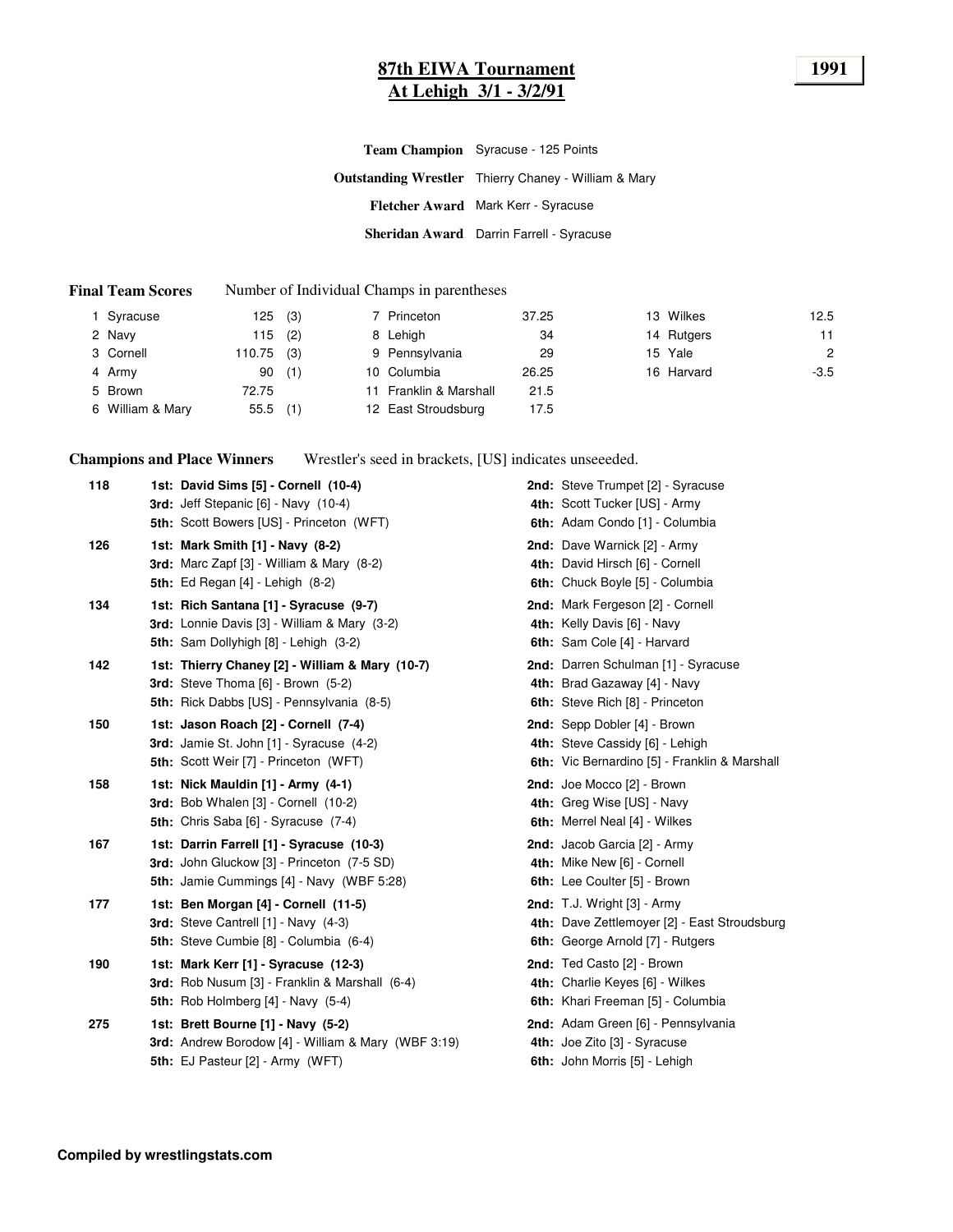# **3/1/1991 and 3/2/1991 at Lehigh 1991 EIWA Championship Page 1 of 10**

| Jim Nalbone 7-6<br>Chris Rickard, Wilkes<br>David Sims 21-13<br>Scott Tucker, Army<br>David Sims 8-2<br>David Sims, Cornell [5]<br>David Sims 12-7<br>Brad Esson, Pennsylvania [8]<br>Brad Esson 5-3<br>Kevin McCarthy, Brown<br>Adam Condo 12-4<br>John Libro, Rutgers<br>Adam Condo 12-2<br>Adam Condo, Columbia [1]<br>David Sims 10-4<br>Steve Trumpet, Syracuse [2]<br>Steve Trumpet 10-3<br>Chris Schmeil, William & Mary<br>Steve Trumpet 6-1<br>Bye<br>Mike Recker<br>Mike Recker, East Stroudsburg [7]<br>Steve Trumpet 4-2<br>Jeff Stepanic, Navy [6]<br>Jeff Stepanic 9-0<br>Scott Bowers, Princeton<br>Jeff Stepanic 8-2<br>Wataru Matsuyasu, Yale<br>Scott Hill Fall 4:49<br>Scott Hill, Lehigh [3] |
|------------------------------------------------------------------------------------------------------------------------------------------------------------------------------------------------------------------------------------------------------------------------------------------------------------------------------------------------------------------------------------------------------------------------------------------------------------------------------------------------------------------------------------------------------------------------------------------------------------------------------------------------------------------------------------------------------------------|
|                                                                                                                                                                                                                                                                                                                                                                                                                                                                                                                                                                                                                                                                                                                  |
|                                                                                                                                                                                                                                                                                                                                                                                                                                                                                                                                                                                                                                                                                                                  |
|                                                                                                                                                                                                                                                                                                                                                                                                                                                                                                                                                                                                                                                                                                                  |
|                                                                                                                                                                                                                                                                                                                                                                                                                                                                                                                                                                                                                                                                                                                  |
|                                                                                                                                                                                                                                                                                                                                                                                                                                                                                                                                                                                                                                                                                                                  |
|                                                                                                                                                                                                                                                                                                                                                                                                                                                                                                                                                                                                                                                                                                                  |
|                                                                                                                                                                                                                                                                                                                                                                                                                                                                                                                                                                                                                                                                                                                  |
|                                                                                                                                                                                                                                                                                                                                                                                                                                                                                                                                                                                                                                                                                                                  |
|                                                                                                                                                                                                                                                                                                                                                                                                                                                                                                                                                                                                                                                                                                                  |
|                                                                                                                                                                                                                                                                                                                                                                                                                                                                                                                                                                                                                                                                                                                  |
|                                                                                                                                                                                                                                                                                                                                                                                                                                                                                                                                                                                                                                                                                                                  |
|                                                                                                                                                                                                                                                                                                                                                                                                                                                                                                                                                                                                                                                                                                                  |
|                                                                                                                                                                                                                                                                                                                                                                                                                                                                                                                                                                                                                                                                                                                  |
|                                                                                                                                                                                                                                                                                                                                                                                                                                                                                                                                                                                                                                                                                                                  |
|                                                                                                                                                                                                                                                                                                                                                                                                                                                                                                                                                                                                                                                                                                                  |
| <b>Consolation Bracket</b>                                                                                                                                                                                                                                                                                                                                                                                                                                                                                                                                                                                                                                                                                       |
| <b>Chris Rickard</b>                                                                                                                                                                                                                                                                                                                                                                                                                                                                                                                                                                                                                                                                                             |
| Scott Tucker 7-4<br>Scott Tucker                                                                                                                                                                                                                                                                                                                                                                                                                                                                                                                                                                                                                                                                                 |
| Scott Tucker 9-7 OT                                                                                                                                                                                                                                                                                                                                                                                                                                                                                                                                                                                                                                                                                              |
| Scott Hill<br>Scott Tucker 7-2                                                                                                                                                                                                                                                                                                                                                                                                                                                                                                                                                                                                                                                                                   |
| Scott Tucker 4-2<br>Kevin McCarthy                                                                                                                                                                                                                                                                                                                                                                                                                                                                                                                                                                                                                                                                               |
| John Libro 8-2<br>Adam Condo<br>John Libro                                                                                                                                                                                                                                                                                                                                                                                                                                                                                                                                                                                                                                                                       |
| John Libro 10-2<br>Third Place: Jeff Stepanic 10-4                                                                                                                                                                                                                                                                                                                                                                                                                                                                                                                                                                                                                                                               |
| Mike Recker                                                                                                                                                                                                                                                                                                                                                                                                                                                                                                                                                                                                                                                                                                      |
| Chris Schmeil<br>Fifth Place: Scott Bowers Med FFT                                                                                                                                                                                                                                                                                                                                                                                                                                                                                                                                                                                                                                                               |
| Chris Schmeil<br>Bye                                                                                                                                                                                                                                                                                                                                                                                                                                                                                                                                                                                                                                                                                             |
| Brad Esson 4-0                                                                                                                                                                                                                                                                                                                                                                                                                                                                                                                                                                                                                                                                                                   |
| <b>Brad Esson</b><br>Scott Bowers 11-2<br>Jeff Stepanic 8-1                                                                                                                                                                                                                                                                                                                                                                                                                                                                                                                                                                                                                                                      |
| <b>Scott Bowers</b><br>Scott Bowers 12-3<br>Jeff Stepanic                                                                                                                                                                                                                                                                                                                                                                                                                                                                                                                                                                                                                                                        |
| Wataru Matsuyasu<br>Scott Bowers 12-11                                                                                                                                                                                                                                                                                                                                                                                                                                                                                                                                                                                                                                                                           |
| Jim Nalbone                                                                                                                                                                                                                                                                                                                                                                                                                                                                                                                                                                                                                                                                                                      |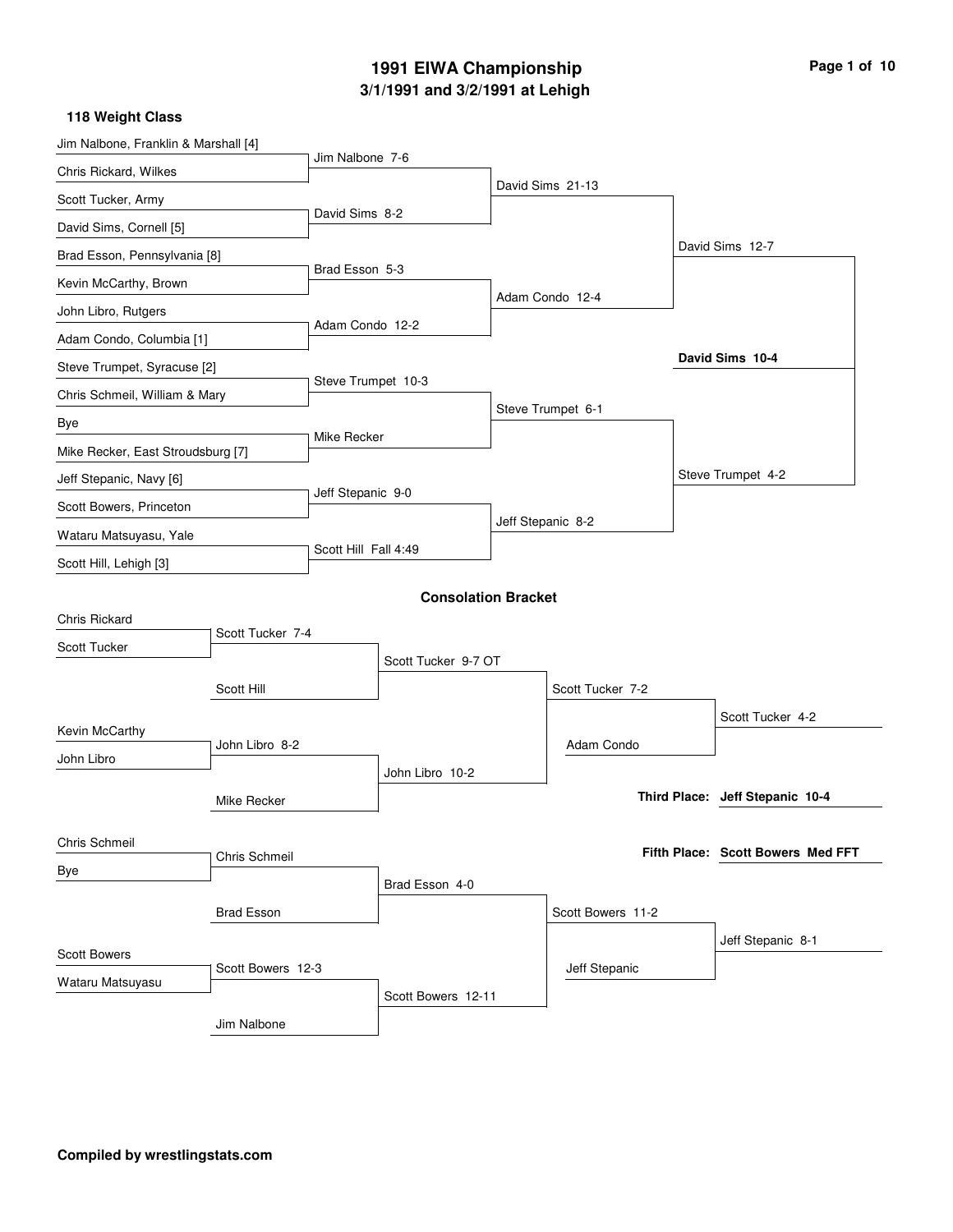#### **3/1/1991 and 3/2/1991 at Lehigh 1991 EIWA Championship**

|  | Page 2 of 10 |  |  |  |
|--|--------------|--|--|--|
|--|--------------|--|--|--|

| 126 Weight Class                  |                         |                      |                            |               |                          |                            |
|-----------------------------------|-------------------------|----------------------|----------------------------|---------------|--------------------------|----------------------------|
| Ed Regan, Lehigh [4]              |                         |                      |                            |               |                          |                            |
| Scott Wurman, Princeton           |                         | Ed Regan 8-2         |                            |               |                          |                            |
| Drew Black, Syracuse              |                         |                      |                            | Ed Regan 10-7 |                          |                            |
| Chuck Boyle, Columbia [5]         |                         | Chuck Boyle 14-4     |                            |               |                          |                            |
| John Allman, Brown [8]            |                         |                      |                            |               |                          | Mark Smith 4-1             |
| Paul Schwarzbach, Pennsylvania    |                         | John Allman 9-2      |                            |               |                          |                            |
| Perry Albanese, Rutgers           |                         |                      |                            |               | Mark Smith TF 20-5, 7:00 |                            |
| Mark Smith, Navy [1]              |                         | Mark Smith Fall 6:50 |                            |               |                          |                            |
| Dave Warnick, Army [2]            |                         |                      |                            |               |                          | Mark Smith 8-2             |
| Ken Herishen, East Stroudsburg    |                         | Dave Warnick 6-1     |                            |               |                          |                            |
| Ray Markulics, Wilkes             |                         |                      |                            |               | Dave Warnick Fall 4:43   |                            |
| Ed Moore, Franklin & Marshall [7] |                         | Ed Moore 5-3         |                            |               |                          |                            |
|                                   |                         |                      |                            |               |                          | Dave Warnick 10-2          |
| David Hirsch, Cornell [6]         |                         | David Hirsch 13-8    |                            |               |                          |                            |
| Josh Freshwater, Harvard          |                         |                      |                            | Marc Zapf 4-3 |                          |                            |
| Charles Spero, Yale               |                         | Marc Zapf 16-5       |                            |               |                          |                            |
| Marc Zapf, William & Mary [3]     |                         |                      |                            |               |                          |                            |
|                                   |                         |                      | <b>Consolation Bracket</b> |               |                          |                            |
| Scott Wurman                      | Drew Black 6-5          |                      |                            |               |                          |                            |
| Drew Black                        |                         |                      | David Hirsch 6-3           |               |                          |                            |
|                                   | David Hirsch            |                      |                            |               | David Hirsch 10-2        |                            |
|                                   |                         |                      |                            |               |                          | David Hirsch 3-2           |
| Paul Schwarzbach                  | Paul Schwarzbach 4-1    |                      |                            |               | Ed Regan                 |                            |
| Perry Albanese                    |                         |                      | Paul Schwarzbach 7-1       |               |                          |                            |
|                                   | Ed Moore                |                      |                            |               |                          | Third Place: Marc Zapf 8-2 |
|                                   |                         |                      |                            |               |                          |                            |
| Ken Herishen                      | Ray Markulics 6-4       |                      |                            |               |                          | Fifth Place: Ed Regan 8-2  |
| Ray Markulics                     |                         |                      | John Allman 2-0            |               |                          |                            |
|                                   | John Allman             |                      |                            |               |                          |                            |
|                                   |                         |                      |                            |               | Chuck Boyle 11-9 OT      |                            |
| Josh Freshwater                   |                         |                      |                            |               |                          | Marc Zapf 18-16            |
| <b>Charles Spero</b>              | Josh Freshwater Med FFT |                      |                            |               | Marc Zapf                |                            |
|                                   |                         |                      | Chuck Boyle 11-7           |               |                          |                            |
|                                   | Chuck Boyle             |                      |                            |               |                          |                            |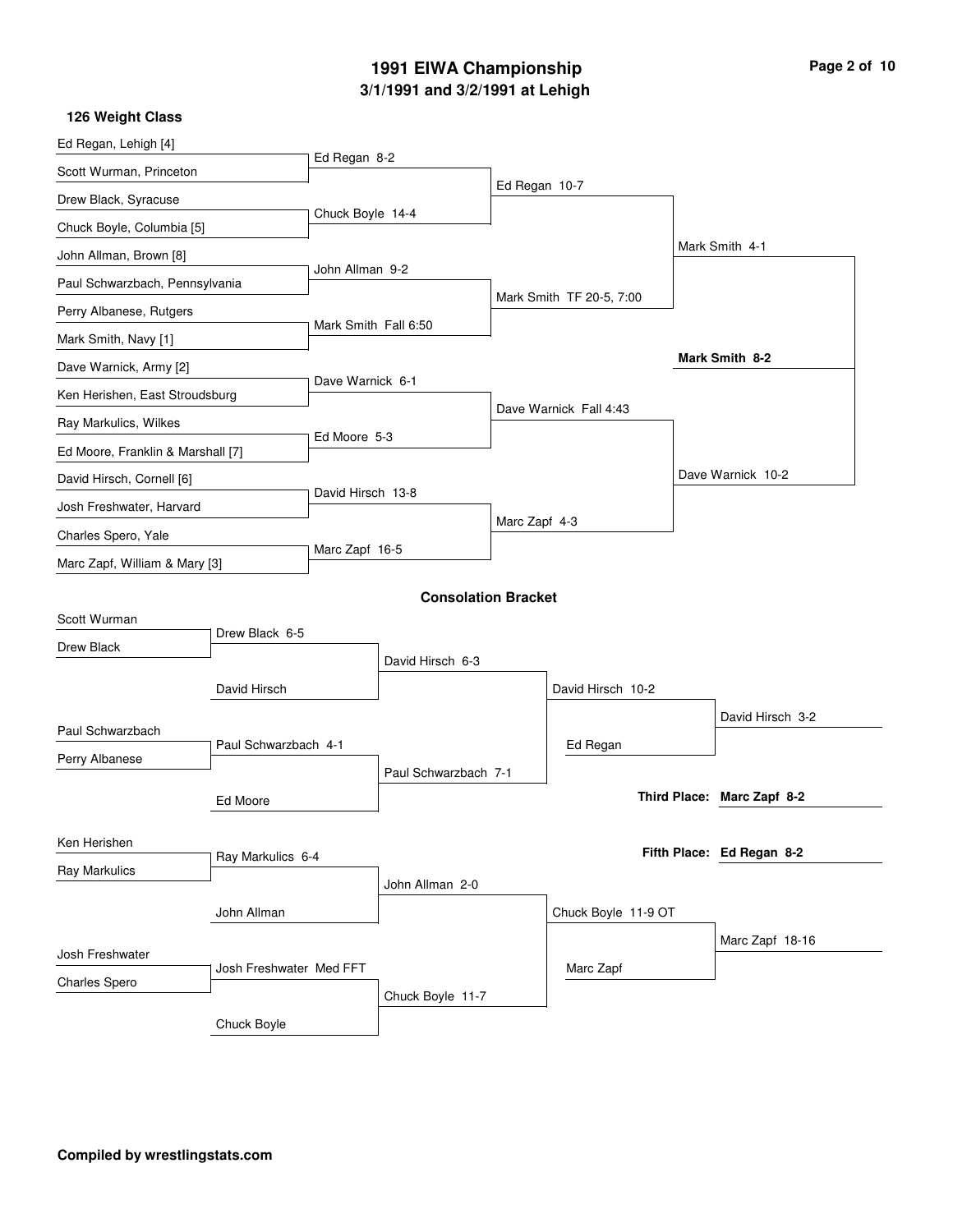#### **3/1/1991 and 3/2/1991 at Lehigh 1991 EIWA Championship**

|  |  | Page 3 of 10 |
|--|--|--------------|
|  |  |              |

| 134 Weight Class                  |                        |                     |                             |                    |                                |
|-----------------------------------|------------------------|---------------------|-----------------------------|--------------------|--------------------------------|
| Sam Cole, Harvard [4]             |                        |                     |                             |                    |                                |
| Chris Ackerman, Princeton         |                        | Sam Cole 18-5       |                             |                    |                                |
| Jeff Landesberg, Yale             |                        |                     |                             | Sam Cole 10-8 OT   |                                |
| Chris Jones, East Stroudsburg [5] |                        | Chris Jones 11-5    |                             |                    |                                |
| Sam Dollyhigh, Lehigh [8]         |                        |                     |                             |                    | Rich Santana 7-2               |
| Gonz Medina, Pennsylvania         |                        | Sam Dollyhigh 2-1   |                             |                    |                                |
| Bye                               |                        |                     |                             | Rich Santana 4-0   |                                |
| Rich Santana, Syracuse [1]        |                        | <b>Rich Santana</b> |                             |                    |                                |
| Mark Fergeson, Cornell [2]        |                        |                     |                             |                    | Rich Santana 9-7 OT            |
| Brian Cuddy, Franklin & Marshall  |                        |                     | Mark Fergeson TF 24-9, 6:16 |                    |                                |
| Barry Bunin, Columbia             |                        |                     |                             | Mark Fergeson DFT  |                                |
| Jack Vantress, Army [7]           |                        |                     | Jack Vantress TF 22-5, 6:57 |                    |                                |
| Kelly Davis, Navy [6]             |                        |                     |                             |                    | Mark Fergeson 11-9             |
| Anthony Facchinei, Rutgers        |                        |                     | Kelly Davis TF 18-3, 5:58   |                    |                                |
| Michael Foley, Brown              |                        |                     |                             | Lonnie Davis 5-4   |                                |
| Lonnie Davis, William & Mary [3]  |                        | Lonnie Davis 16-3   |                             |                    |                                |
|                                   |                        |                     | <b>Consolation Bracket</b>  |                    |                                |
| Chris Ackerman                    |                        |                     |                             |                    |                                |
| Jeff Landesberg                   | Jeff Landesberg 3-3 TB |                     |                             |                    |                                |
|                                   |                        |                     | Kelly Davis 8-0             |                    |                                |
|                                   | <b>Kelly Davis</b>     |                     |                             | Kelly Davis 7-1    |                                |
| Gonz Medina                       |                        |                     |                             |                    | Kelly Davis 6-1                |
| Bye                               | Gonz Medina            |                     |                             | Sam Cole           |                                |
|                                   |                        |                     | Gonz Medina Med FFT         |                    |                                |
|                                   | <b>Jack Vantress</b>   |                     |                             |                    | Third Place: Lonnie Davis 3-2  |
| <b>Brian Cuddy</b>                |                        |                     |                             |                    |                                |
| <b>Barry Bunin</b>                | Barry Bunin 5-3        |                     |                             |                    | Fifth Place: Sam Dollyhigh 3-2 |
|                                   |                        |                     | Sam Dollyhigh Fall 1:01     |                    |                                |
|                                   | Sam Dollyhigh          |                     |                             | Sam Dollyhigh 12-1 |                                |
| Anthony Facchinei                 |                        |                     |                             |                    | Lonnie Davis 9-8               |
| Michael Foley                     | Michael Foley 7-3      |                     |                             | Lonnie Davis       |                                |
|                                   |                        |                     | Chris Jones 10-4            |                    |                                |
|                                   | Chris Jones            |                     |                             |                    |                                |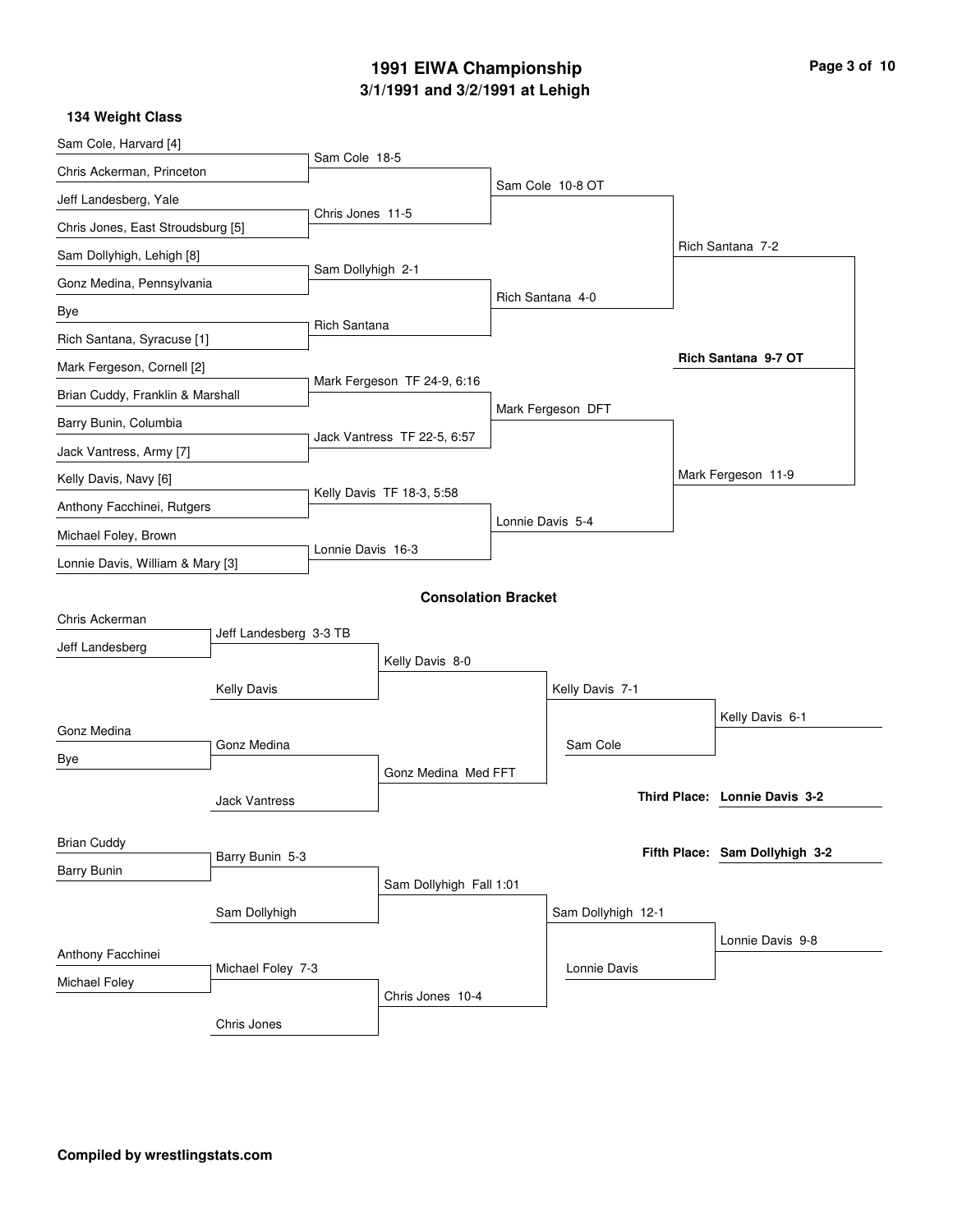# **3/1/1991 and 3/2/1991 at Lehigh 1991 EIWA Championship Page 4 of 10**

| 142 Weight Class                   |                   |                    |                            |                           |                              |
|------------------------------------|-------------------|--------------------|----------------------------|---------------------------|------------------------------|
| Brad Gazaway, Navy [4]             |                   |                    |                            |                           |                              |
| Mike Fischer, Columbia             |                   |                    | Brad Gazaway Fall 1:55     |                           |                              |
| Fred Goldbach, Rutgers             |                   |                    |                            | Brad Gazaway 4-1          |                              |
| Doug McCormick, Army [5]           |                   | Doug McCormick 5-2 |                            |                           |                              |
| Steve Rich, Princeton [8]          |                   |                    |                            |                           | Darren Schulman 8-2          |
| Jeff Root, Franklin & Marshall     |                   |                    | Steve Rich TF 15-0, 7:00   |                           |                              |
| Rick Dabbs, Pennsylvania           |                   |                    |                            | Darren Schulman Fall 2:24 |                              |
| Darren Schulman, Syracuse [1]      |                   |                    | Darren Schulman 14-5       |                           |                              |
| Thierry Chaney, William & Mary [2] |                   |                    |                            |                           | Thierry Chaney 10-7          |
| Chris Lesoine, East Stroudsburg    |                   |                    | Thierry Chaney Fall 2:59   |                           |                              |
| Chad Nelson, Yale                  |                   |                    |                            | Thierry Chaney 16-8       |                              |
| Michael Warnick, Harvard [7]       |                   |                    | Michael Warnick Fall 3:52  |                           |                              |
| Steve Thoma, Brown [6]             |                   |                    |                            |                           | Thierry Chaney 13-6          |
| Mike Evans, Wilkes                 |                   | Steve Thoma 7-4    |                            |                           |                              |
| Mike Polo, Cornell                 |                   |                    |                            | Steve Thoma Med FFT       |                              |
| Joe Herrmann, Lehigh [3]           |                   | Joe Herrmann 10-5  |                            |                           |                              |
|                                    |                   |                    | <b>Consolation Bracket</b> |                           |                              |
| Mike Fischer                       |                   |                    |                            |                           |                              |
| Fred Goldbach                      | Fred Goldbach 3-0 |                    |                            |                           |                              |
|                                    |                   |                    | Fred Goldbach Med FFT      |                           |                              |
|                                    | Joe Herrmann      |                    |                            | Rick Dabbs 11-3           |                              |
| Jeff Root                          |                   |                    |                            |                           | Brad Gazaway 9-7             |
| <b>Rick Dabbs</b>                  | Rick Dabbs 5-2    |                    |                            | <b>Brad Gazaway</b>       |                              |
|                                    |                   |                    | Rick Dabbs 5-3             |                           |                              |
|                                    | Michael Warnick   |                    |                            |                           | Third Place: Steve Thoma 5-2 |
| Chris Lesoine                      |                   |                    |                            |                           |                              |
| Chad Nelson                        | Chad Nelson 9-4   |                    |                            |                           | Fifth Place: Rick Dabbs 8-5  |
|                                    |                   |                    | Steve Rich 6-2             |                           |                              |
|                                    | <b>Steve Rich</b> |                    |                            | Steve Rich 6-5            |                              |
| Mike Evans                         |                   |                    |                            |                           | Steve Thoma 4-3              |
|                                    | Mike Polo 9-4     |                    |                            | Steve Thoma               |                              |
| Mike Polo                          |                   |                    | Mike Polo 9-6              |                           |                              |
|                                    | Doug McCormick    |                    |                            |                           |                              |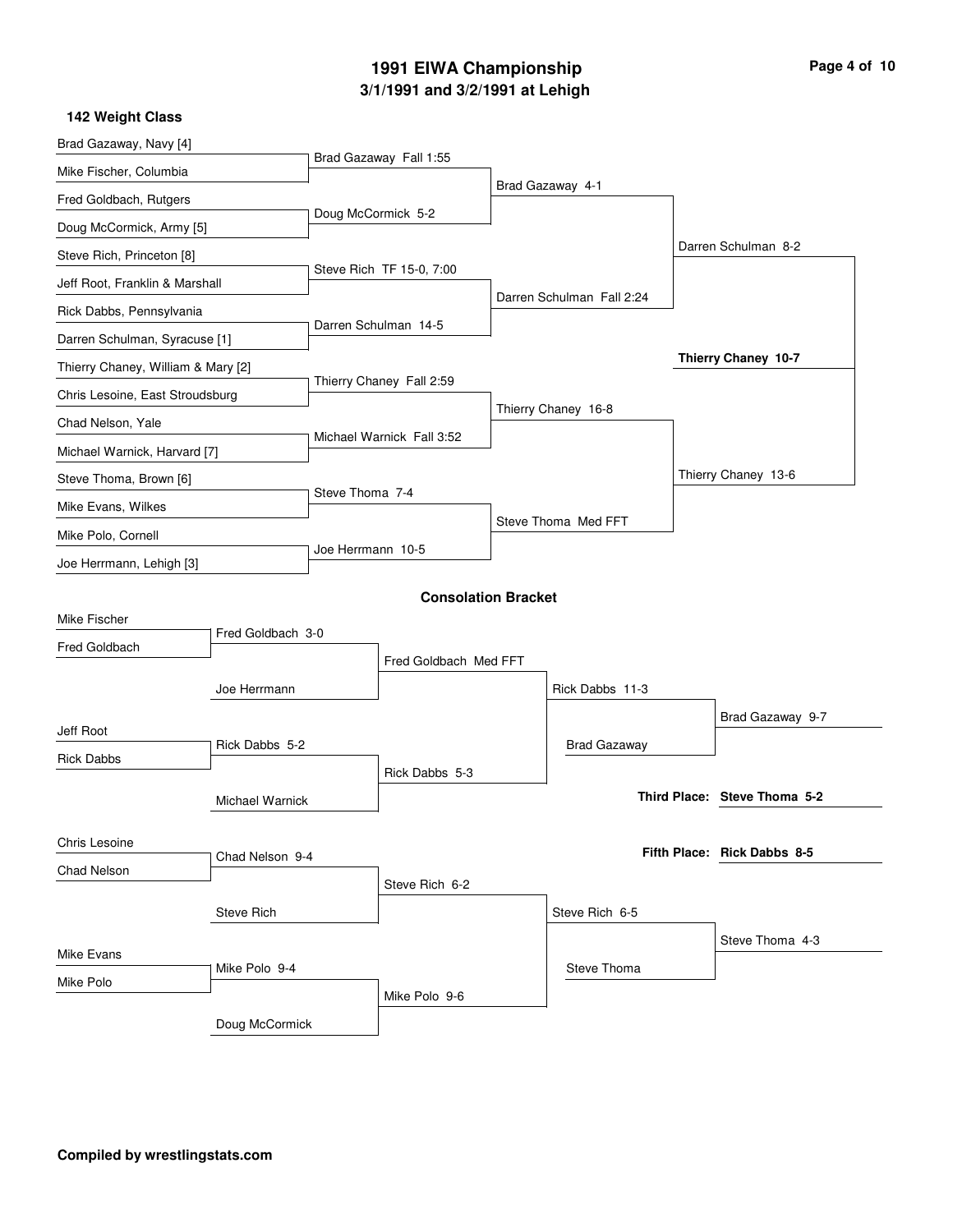# **3/1/1991 and 3/2/1991 at Lehigh 1991 EIWA Championship Page 5 of 10**

| Sepp Dobler, Brown [4]                  |                     |                     |                            |                 |                      |                                 |
|-----------------------------------------|---------------------|---------------------|----------------------------|-----------------|----------------------|---------------------------------|
| Corey McCaslin, Columbia                |                     | Sepp Dobler 10-2    |                            |                 |                      |                                 |
| Sean Seagreaves, Pennsylvania           |                     |                     |                            | Sepp Dobler 6-0 |                      |                                 |
| Vic Bernardino, Franklin & Marshall [5] |                     | Vic Bernardino 9-5  |                            |                 |                      |                                 |
| Rob Harris, Army [8]                    |                     |                     |                            |                 |                      | Sepp Dobler 6-5                 |
| Bob Powell, William & Mary              |                     | Rob Harris 7-5      |                            |                 |                      |                                 |
| Tony DeAngelo, East Stroudsburg         |                     |                     |                            |                 | Jamie St. John 7-4   |                                 |
| Jamie St. John, Syracuse [1]            |                     | Jamie St. John 11-2 |                            |                 |                      |                                 |
| Jason Roach, Cornell [2]                |                     |                     |                            |                 |                      | Jason Roach 7-4                 |
| Steve Harrick, Yale                     |                     | Jason Roach 20-8    |                            |                 |                      |                                 |
| Mike Costanza, Harvard                  |                     |                     |                            | Jason Roach 9-5 |                      |                                 |
| Scott Weir, Princeton [7]               |                     | Scott Weir 2-1      |                            |                 |                      |                                 |
| Steve Cassidy, Lehigh [6]               |                     |                     |                            |                 |                      | Jason Roach 8-4                 |
| Eric Feese, Wilkes                      |                     | Steve Cassidy 9-3   |                            |                 |                      |                                 |
| Marty Rusnak, Navy                      |                     |                     |                            |                 | Steve Cassidy 5-2    |                                 |
| Mike Liquori, Rutgers [3]               |                     | Marty Rusnak 5-3    |                            |                 |                      |                                 |
|                                         |                     |                     |                            |                 |                      |                                 |
| Corey McCaslin                          |                     |                     | <b>Consolation Bracket</b> |                 |                      |                                 |
| Sean Seagreaves                         | Corey McCaslin 11-8 |                     |                            |                 |                      |                                 |
|                                         |                     |                     | Marty Rusnak 5-1           |                 |                      |                                 |
|                                         | Marty Rusnak        |                     |                            |                 | Scott Weir 2-1 TB    |                                 |
| <b>Bob Powell</b>                       |                     |                     |                            |                 |                      | Jamie St. John 6-4 OT           |
| Tony DeAngelo                           | Tony DeAngelo 7-6   |                     |                            |                 | Jamie St. John       |                                 |
|                                         |                     |                     | Scott Weir 5-4             |                 |                      |                                 |
|                                         | Scott Weir          |                     |                            |                 |                      | Third Place: Jamie St. John 4-2 |
| <b>Steve Harrick</b>                    |                     |                     |                            |                 |                      |                                 |
| Mike Costanza                           | Mike Costanza 5-3   |                     |                            |                 |                      | Fifth Place: Scott Weir Med FFT |
|                                         |                     |                     | Mike Costanza 4-3          |                 |                      |                                 |
|                                         | Rob Harris          |                     |                            |                 | Vic Bernardino 3-2   |                                 |
| Eric Feese                              |                     |                     |                            |                 |                      | Steve Cassidy 4-0               |
|                                         | Mike Liquori 7-5    |                     |                            |                 | <b>Steve Cassidy</b> |                                 |
| Mike Liquori                            |                     |                     | Vic Bernardino 7-3         |                 |                      |                                 |
|                                         | Vic Bernardino      |                     |                            |                 |                      |                                 |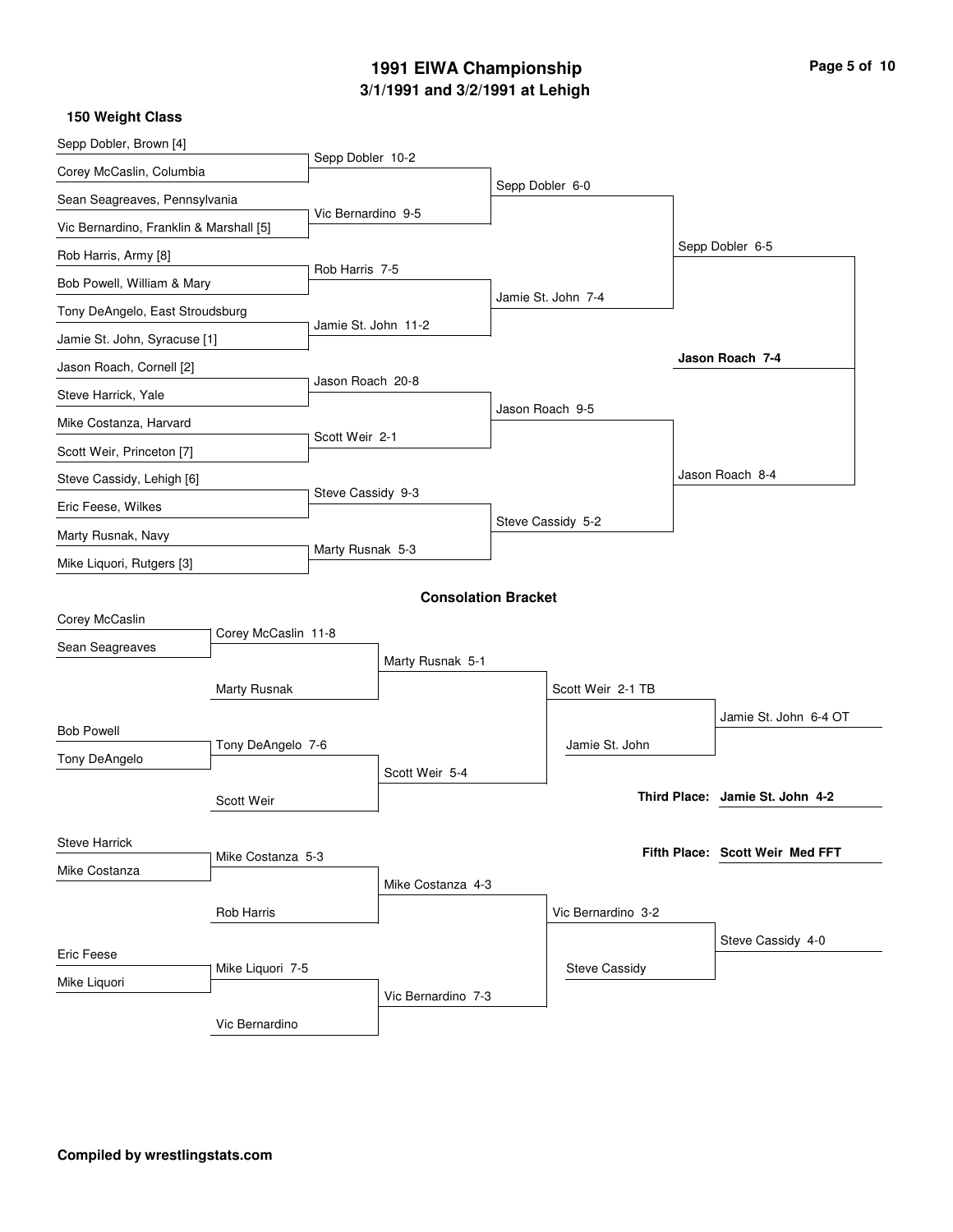# **3/1/1991 and 3/2/1991 at Lehigh 1991 EIWA Championship Page 6 of 10**

| Merril Neal, Wilkes [4]                    |                    |                        |                            |                  |                    |                              |
|--------------------------------------------|--------------------|------------------------|----------------------------|------------------|--------------------|------------------------------|
| Chris Sanzone, Harvard                     |                    | Merril Neal 11-3       |                            |                  |                    |                              |
| Steve DeSantis, Pennsylvania               |                    |                        |                            | Merril Neal 9-0  |                    |                              |
| Steve Elicker, East Stroudsburg [5]        |                    | Steve Elicker 11-3     |                            |                  |                    |                              |
| Mike Grippo, Princeton [8]                 |                    |                        |                            |                  |                    | Nick Mauldin 6-0             |
| Greg Wise, Navy                            |                    | Greg Wise 3-1          |                            |                  |                    |                              |
| Robert Drubl, Yale                         |                    |                        |                            | Nick Mauldin 6-1 |                    |                              |
| Nick Mauldin, Army [1]                     |                    | Nick Mauldin Fall 1:35 |                            |                  |                    |                              |
| Joe Mocco, Brown [2]                       |                    |                        |                            |                  |                    | Nick Mauldin 4-1             |
| Adam Smith, Lehigh                         |                    | Joe Mocco 10-2         |                            |                  |                    |                              |
| Bill Hagner, William & Mary                |                    |                        |                            | Joe Mocco DFT    |                    |                              |
| Warren MacNaughton, Franklin & Marshall [7 |                    |                        | Warren MacNaughton 10-1    |                  |                    |                              |
| Chris Saba, Syracuse [6]                   |                    |                        |                            |                  |                    | Joe Mocco 8-2                |
| Justin Scarpone, Columbia                  |                    | Chris Saba 11-0        |                            |                  |                    |                              |
| Kevin Sheridan, Rutgers                    |                    |                        |                            | Chris Saba 5-4   |                    |                              |
| Bob Whalen, Cornell [3]                    |                    | Bob Whalen 12-11       |                            |                  |                    |                              |
|                                            |                    |                        | <b>Consolation Bracket</b> |                  |                    |                              |
| Chris Sanzone                              |                    |                        |                            |                  |                    |                              |
| <b>Steve DeSantis</b>                      | Chris Sanzone 2-1  |                        |                            |                  |                    |                              |
|                                            |                    |                        | Bob Whalen 10-4            |                  |                    |                              |
|                                            | <b>Bob Whalen</b>  |                        |                            |                  | Bob Whalen 4-0     |                              |
| Mike Grippo                                |                    |                        |                            |                  |                    | Bob Whalen 4-2 OT            |
| Robert Drubl                               | Mike Grippo 4-2    |                        |                            |                  | <b>Merril Neal</b> |                              |
|                                            |                    |                        | Mike Grippo 8-4            |                  |                    | Third Place: Bob Whalen 10-2 |
|                                            | Warren MacNaughton |                        |                            |                  |                    |                              |
| Adam Smith                                 |                    |                        |                            |                  |                    | Fifth Place: Chris Saba 7-4  |
| <b>Bill Hagner</b>                         | Bill Hagner 6-2    |                        |                            |                  |                    |                              |
|                                            |                    |                        | Greg Wise 5-0              |                  |                    |                              |
|                                            | Greg Wise          |                        |                            |                  | Greg Wise 9-5      |                              |
| Justin Scarpone                            |                    |                        |                            |                  |                    | Greg Wise 3-1 OT             |
| Kevin Sheridan                             | Kevin Sheridan 4-1 |                        |                            |                  | Chris Saba         |                              |
|                                            |                    |                        | Steve Elicker 14-2         |                  |                    |                              |
|                                            | Steve Elicker      |                        |                            |                  |                    |                              |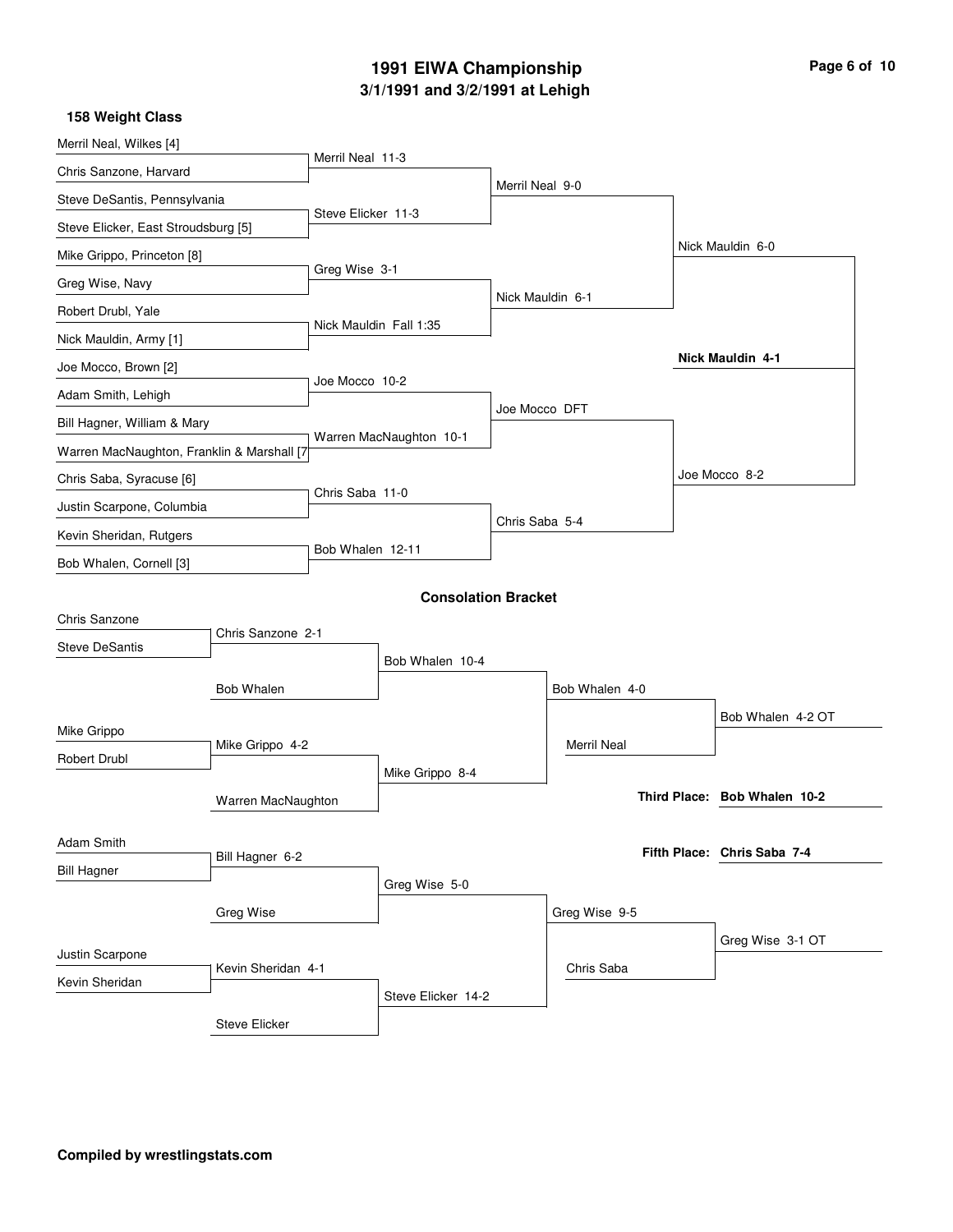# **3/1/1991 and 3/2/1991 at Lehigh 1991 EIWA Championship Page 7 of 10**

| Jamie Cummings, Navy [4]           |                    |                       |                            |                 |                          |                                       |
|------------------------------------|--------------------|-----------------------|----------------------------|-----------------|--------------------------|---------------------------------------|
| John Drosos, Harvard               |                    |                       | Jamie Cummings 14-5        | Lee Coulter 4-2 |                          |                                       |
| Ross Richard, East Stroudsburg     |                    |                       |                            |                 |                          |                                       |
| Lee Coulter, Brown [5]             |                    | Lee Coulter Fall 4:15 |                            |                 |                          |                                       |
| Brent Coldiron, William & Mary [8] |                    |                       |                            |                 |                          | Darrin Farrell 5-0                    |
| Anthony Guidi, Wilkes              |                    | Anthony Guidi 9-7     |                            |                 |                          |                                       |
| Jerry Joyce, Yale                  |                    |                       |                            |                 | Darrin Farrell Fall 4:47 |                                       |
| Darrin Farrell, Syracuse [1]       |                    |                       | Darrin Farrell Fall 3:10   |                 |                          |                                       |
| Jacob Garcia, Army [2]             |                    |                       |                            |                 |                          | Darrin Farrell 10-3                   |
| Matt Shearer, Franklin & Marshall  |                    | Jacob Garcia 14-5     |                            |                 |                          |                                       |
| Brian Shaklee, Columbia            |                    |                       |                            |                 | Jacob Garcia 6-3         |                                       |
| Mike Semar, Rutgers [7]            |                    | Mike Semar 7-0        |                            |                 |                          |                                       |
| Mike New, Cornell [6]              |                    |                       |                            |                 |                          | Jacob Garcia 2-1 OT                   |
| Josh Florell, Pennsylvania         |                    | Mike New 16-4         |                            |                 |                          |                                       |
| Andy Fitz, Lehigh                  |                    |                       |                            |                 | John Gluckow 4-3         |                                       |
| John Gluckow, Princeton [3]        |                    | John Gluckow 3-0      |                            |                 |                          |                                       |
|                                    |                    |                       | <b>Consolation Bracket</b> |                 |                          |                                       |
| John Drosos                        |                    |                       |                            |                 |                          |                                       |
| Ross Richard                       | John Drosos 2-1 TB |                       |                            |                 |                          |                                       |
|                                    |                    |                       | Mike New 3-0               |                 |                          |                                       |
|                                    | Mike New           |                       |                            |                 | Mike New 6-4             |                                       |
| <b>Brent Coldiron</b>              |                    |                       |                            |                 |                          | Mike New 9-0                          |
| Jerry Joyce                        | Jerry Joyce 3-2    |                       |                            |                 | Lee Coulter              |                                       |
|                                    |                    |                       | Mike Semar 2-0             |                 |                          |                                       |
|                                    | Mike Semar         |                       |                            |                 |                          | Third Place: John Gluckow 7-5 OT      |
| Matt Shearer                       |                    |                       |                            |                 |                          |                                       |
| <b>Brian Shaklee</b>               | Matt Shearer 12-6  |                       |                            |                 |                          | Fifth Place: Jamie Cummings Fall 5:28 |
|                                    |                    |                       | Anthony Guidi 6-4          |                 |                          |                                       |
|                                    | Anthony Guidi      |                       |                            |                 | Jamie Cummings 15-3      |                                       |
| Josh Florell                       |                    |                       |                            |                 |                          | John Gluckow 10-4                     |
| Andy Fitz                          | Andy Fitz 9-0      |                       |                            |                 | John Gluckow             |                                       |
|                                    |                    |                       | Jamie Cummings 3-1         |                 |                          |                                       |
|                                    | Jamie Cummings     |                       |                            |                 |                          |                                       |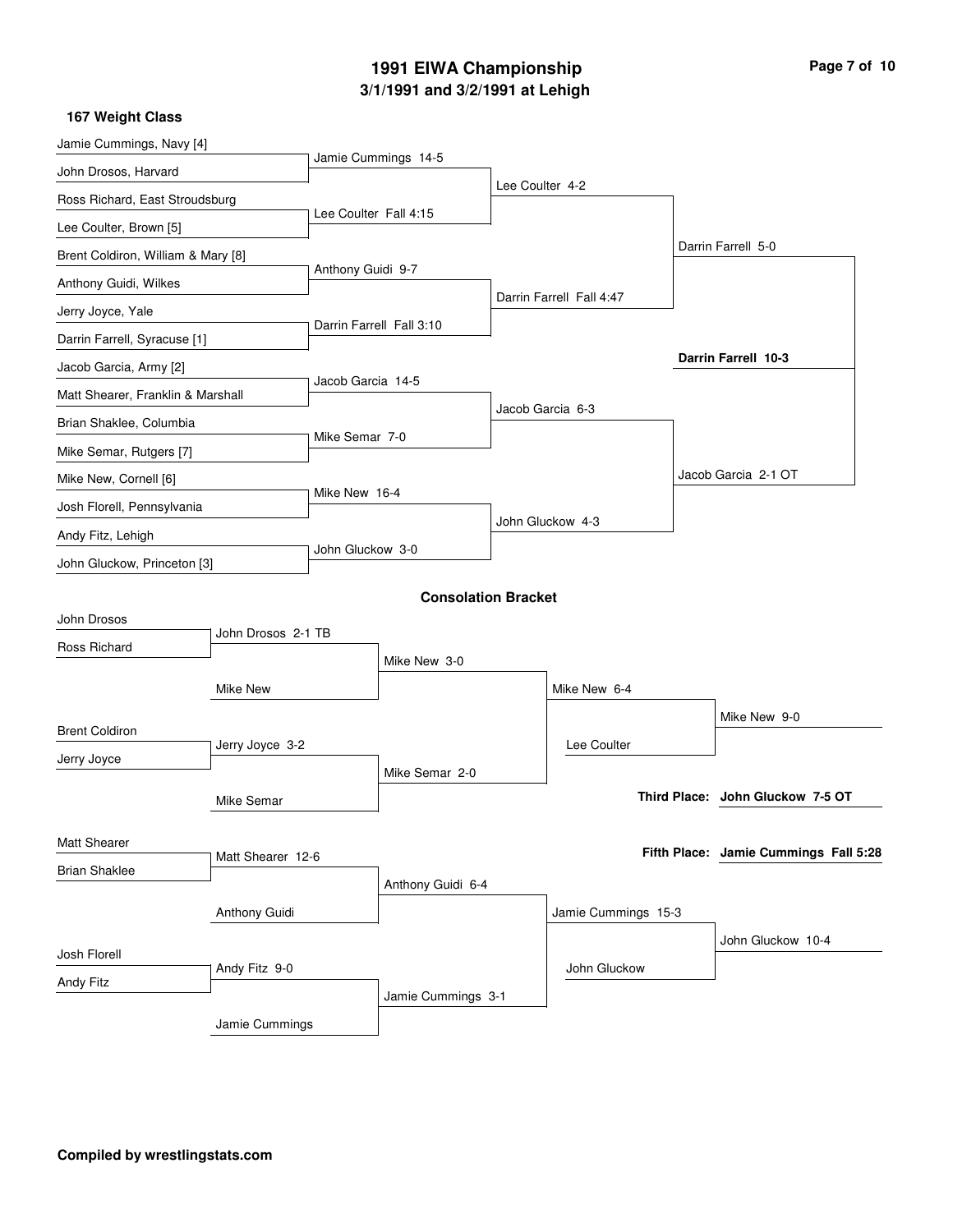# **3/1/1991 and 3/2/1991 at Lehigh 1991 EIWA Championship Page 8 of 10**

| Ben Morgan, Cornell [4]                |                  |                           |                            |                          |                            |  |                                 |
|----------------------------------------|------------------|---------------------------|----------------------------|--------------------------|----------------------------|--|---------------------------------|
| Bye                                    |                  | Ben Morgan                |                            |                          |                            |  |                                 |
| Aaron Tufankjian, Wilkes               |                  | Chris Tokarski 3-2        |                            | Ben Morgan 5-3           |                            |  |                                 |
| Chris Tokarski, Brown [5]              |                  |                           |                            |                          |                            |  |                                 |
| Steve Cumbie, Columbia [8]             |                  |                           |                            |                          |                            |  | Ben Morgan 3-1                  |
| Dan Walton, Princeton                  |                  | Steve Cumbie 5-3          |                            |                          |                            |  |                                 |
| Cliff Chapman, Lehigh                  |                  |                           |                            | Steve Cantrell Fall 5:35 |                            |  |                                 |
| Steve Cantrell, Navy [1]               |                  | Steve Cantrell 14-4       |                            |                          |                            |  |                                 |
| Dave Zettlemoyer, East Stroudsburg [2] |                  | Dave Zettlemoyer 11-0     |                            |                          |                            |  | Ben Morgan 11-5                 |
| Ikenna Okezie, Yale                    |                  |                           |                            |                          |                            |  |                                 |
| Mike Martin, Franklin & Marshall       |                  | George Arnold 6-2         |                            | Dave Zettlemoyer 10-2    |                            |  |                                 |
| George Arnold, Rutgers [7]             |                  |                           |                            |                          |                            |  |                                 |
| Ethan Bosch, Syracuse [6]              |                  |                           |                            |                          |                            |  | T.J. Wright 3-2                 |
| Bye                                    |                  | Ethan Bosch               |                            |                          |                            |  |                                 |
| Scott Marshall, Pennsylvania           |                  |                           |                            | T.J. Wright 5-2          |                            |  |                                 |
| T.J. Wright, Army [3]                  |                  | T.J. Wright TF 18-2, 5:27 |                            |                          |                            |  |                                 |
|                                        |                  |                           | <b>Consolation Bracket</b> |                          |                            |  |                                 |
| Bye                                    |                  |                           |                            |                          |                            |  |                                 |
| Aaron Tufankjian                       | Aaron Tufankjian |                           |                            |                          |                            |  |                                 |
|                                        |                  | Ethan Bosch Fall 2:38     |                            |                          |                            |  |                                 |
|                                        | Ethan Bosch      |                           |                            |                          | George Arnold 3-2          |  |                                 |
| Dan Walton                             |                  |                           |                            |                          |                            |  | Steve Cantrell 13-2             |
| Cliff Chapman                          | Dan Walton 4-2   |                           |                            |                          | <b>Steve Cantrell</b>      |  |                                 |
|                                        |                  | George Arnold 4-3         |                            |                          |                            |  |                                 |
| George Arnold                          |                  |                           |                            |                          |                            |  | Third Place: Steve Cantrell 4-3 |
| Ikenna Okezie                          |                  |                           |                            |                          |                            |  |                                 |
| Ikenna Okezie 3-2<br>Mike Martin       |                  |                           |                            |                          |                            |  | Fifth Place: Steve Cumbie 6-4   |
|                                        |                  |                           | Steve Cumbie 11-7          |                          |                            |  |                                 |
|                                        | Steve Cumbie     |                           |                            |                          | Steve Cumbie TF 18-3, 5:35 |  |                                 |
| Bye                                    |                  |                           |                            |                          |                            |  | Dave Zettlemoyer Fall 3:38      |
| Scott Marshall<br>Scott Marshall       |                  |                           |                            |                          | Dave Zettlemoyer           |  |                                 |
|                                        |                  |                           | Scott Marshall Fall 2:29   |                          |                            |  |                                 |
|                                        | Chris Tokarski   |                           |                            |                          |                            |  |                                 |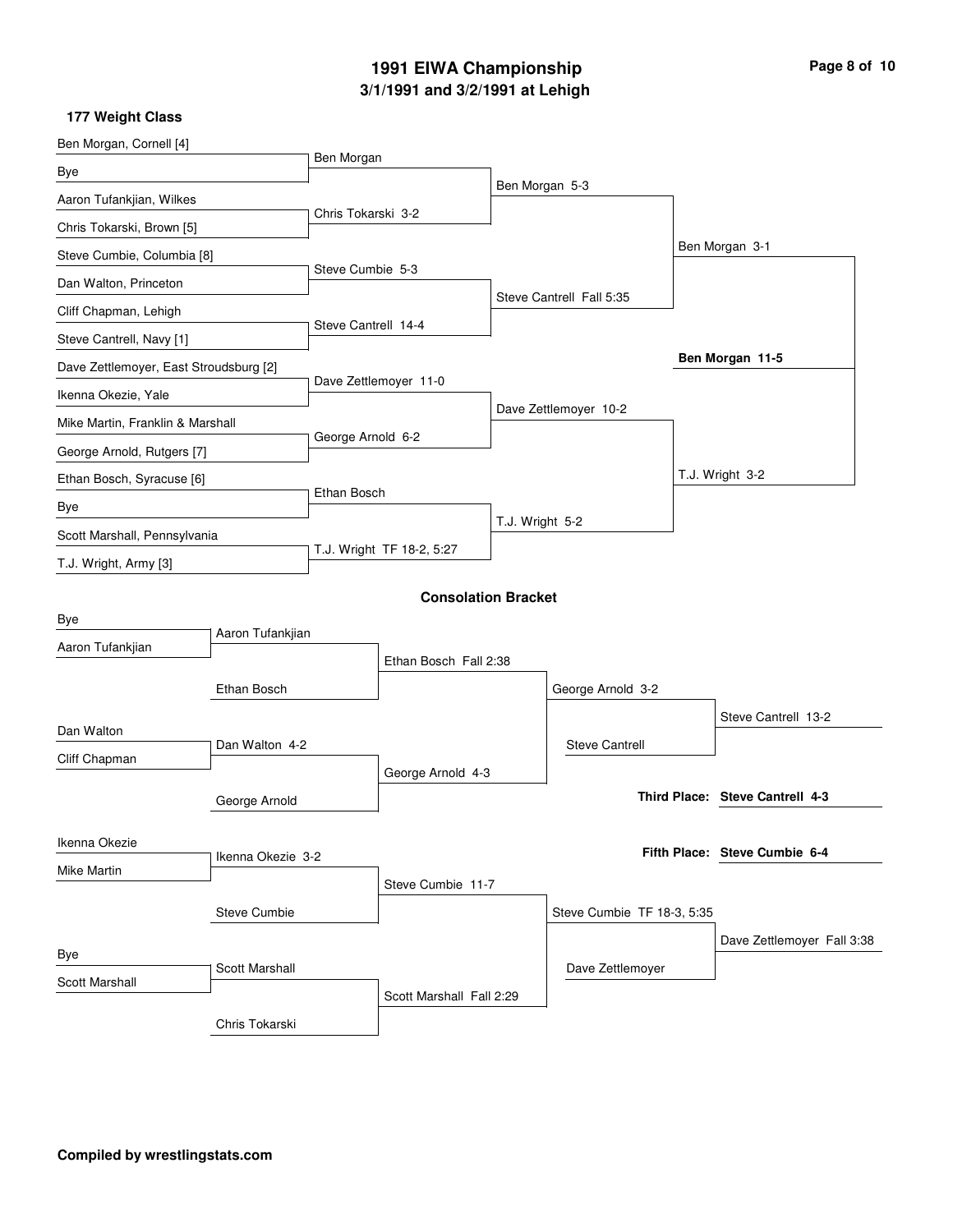# **3/1/1991 and 3/2/1991 at Lehigh 1991 EIWA Championship Page 9 of 10**

| Rob Holmberg, Navy [4]                       |                    |                         |                            |               |                    |                               |                            |
|----------------------------------------------|--------------------|-------------------------|----------------------------|---------------|--------------------|-------------------------------|----------------------------|
| Brian Chamberlain, East Stroudsburg          |                    | Rob Holmberg Fall 4:17  |                            |               |                    |                               |                            |
| Larry Guarino, Princeton                     |                    |                         |                            |               | Rob Holmberg 12-6  |                               |                            |
| Khari Freeman, Columbia [5]                  |                    | Khari Freeman 4-2       |                            |               |                    |                               |                            |
| Bill Barrow, Army [8]                        |                    |                         |                            |               |                    |                               | Mark Kerr 4-2              |
| Zach Cooper, Harvard                         |                    | Bill Barrow 6-2         |                            |               |                    |                               |                            |
| Chris Peake, Rutgers                         |                    | Mark Kerr Fall 2:36     |                            | Mark Kerr 7-4 |                    |                               |                            |
| Mark Kerr, Syracuse [1]                      |                    |                         |                            |               |                    |                               |                            |
| Ted Casto, Brown [2]                         |                    |                         |                            |               |                    |                               | Mark Kerr 12-3             |
| Eric Hagberg, Lehigh                         |                    | Ted Casto TF 19-4, 5:56 |                            | Ted Casto 8-1 |                    |                               |                            |
| Jon-Paul Rorech, Pennsylvania                |                    | Tim Szwec 14-4          |                            |               |                    |                               |                            |
| Tim Szwec, Cornell [7]                       |                    |                         |                            |               |                    |                               |                            |
| Charlie Keyes, Wilkes [6]                    |                    |                         |                            |               |                    |                               | Ted Casto Fall 4:28        |
| Jeff Stanfield, William & Mary               |                    | Charlie Keyes 9-2       |                            |               | Rob Nusum 2-1 TB   |                               |                            |
| Alex Sulkowski, Yale                         |                    |                         |                            |               |                    |                               |                            |
| Rob Nusum, Franklin & Marshall [3]           |                    | Rob Nusum Fall 6:42     |                            |               |                    |                               |                            |
|                                              |                    |                         | <b>Consolation Bracket</b> |               |                    |                               |                            |
| Brian Chamberlain                            |                    |                         |                            |               |                    |                               |                            |
| Larry Guarino                                | Larry Guarino 7-2  |                         | Charlie Keyes 3-2          |               |                    |                               |                            |
|                                              | Charlie Keyes      |                         |                            |               | Charlie Keyes 10-4 |                               |                            |
|                                              |                    |                         |                            |               |                    |                               | Charlie Keyes 4-2 TB       |
| Zach Cooper                                  |                    |                         |                            |               | Rob Holmberg       |                               |                            |
| Chris Peake                                  | Zach Cooper 9-3    |                         | Tim Szwec 3-2              |               |                    |                               |                            |
| <b>Tim Szwec</b>                             |                    |                         |                            |               |                    |                               | Third Place: Rob Nusum 6-4 |
|                                              |                    |                         |                            |               |                    |                               |                            |
| Eric Hagberg<br>Jon-Paul Rorech 5-3 OT       |                    |                         |                            |               |                    | Fifth Place: Rob Holmberg 5-2 |                            |
| Jon-Paul Rorech                              |                    |                         | Bill Barrow Fall 3:14      |               |                    |                               |                            |
|                                              | <b>Bill Barrow</b> |                         |                            |               | Khari Freeman 9-7  |                               |                            |
|                                              |                    |                         |                            |               |                    |                               | Rob Nusum 3-2              |
| <b>Jeff Stanfield</b><br>Jeff Stanfield 12-3 |                    |                         |                            |               | Rob Nusum          |                               |                            |
| Alex Sulkowski                               |                    |                         | Khari Freeman 14-4         |               |                    |                               |                            |
|                                              | Khari Freeman      |                         |                            |               |                    |                               |                            |